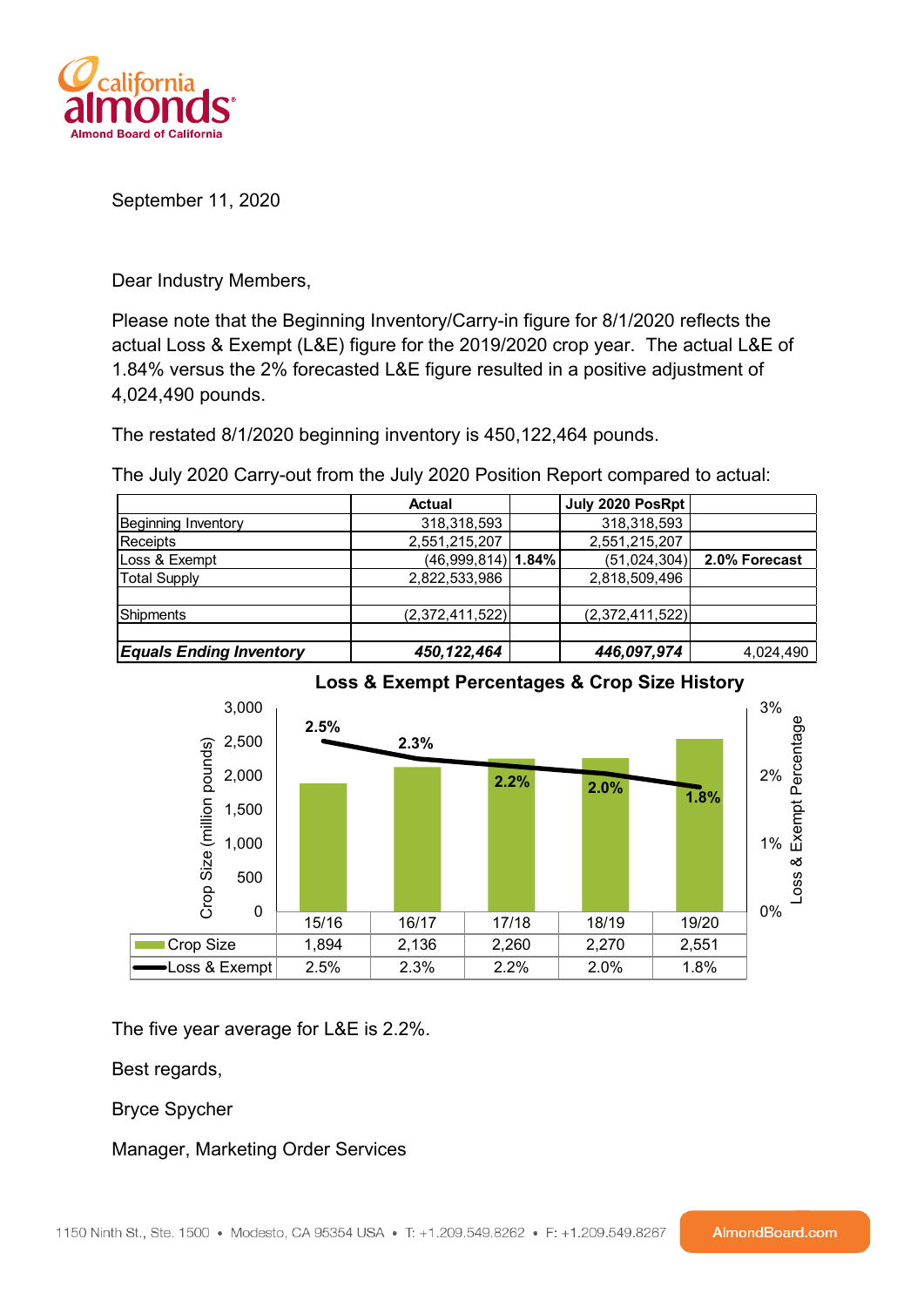# **Almond Industry Position Report AUGUST 2020**

## **2020-2021 Crop Year**

1150 Ninth St., Ste. 1500 Modesto, CA 95354 USA T: +1.209.549.8262 F: +1.209.549.8267

| 2020-2021 Crop Year                  |                     | 2020-2021      | 2019-2020        |          |
|--------------------------------------|---------------------|----------------|------------------|----------|
|                                      | <b>Forecast</b>     | 08/01 - 08/31  | 08/01 - 08/31    |          |
| <b>Salable</b>                       | <b>Million Lbs.</b> | Kernel Wt.     | Kernel Wt.       | % Change |
| 1. Carryin August 1, 2020            | 450.1               | 450,122,464    | 318,318,593      | 41.41%   |
| 2. Crop Receipts to Date             | 3,000.0             | 272,130,185    | 200,350,806      | 35.83%   |
| 3. I2% Loss and Exempt1              | (60.0)              | (5,442,604)    | (4,007,016)      |          |
| 4. New Crop Marketable (2-3)         | 2,940.0             | 266,687,581    | 196,343,790      | 35.83%   |
| 5. [Reserve]                         | n/a                 | <u>_0</u>      | <u>_0</u>        |          |
| 6. Total Supply $(1+4-5)$            | 3,390.1             | 716,810,045    | 514,662,383      | 39.28%   |
| <b>Shipments by Handlers</b>         |                     |                |                  |          |
| 7. Domestic                          | 916.8               | 65,928,863     | 62,453,292       | 5.57%    |
| 8. Export                            | 1,948.3             | 127, 123, 147  | 85,276,473       | 49.07%   |
| 9. Total Shipments                   | 2,865.1             | 193,052,010    | 147,729,765      | 30.68%   |
| <b>10. Forecasted Carryout</b>       | 525.0               |                |                  |          |
| 11. Computed Inventory (6-9)         |                     | 523,758,035    | 366,932,618      | 42.74%   |
| Commitments (sold, not delivered)**  |                     |                |                  |          |
| 12. Domestic                         |                     | 412,966,371    | 218,018,838      | 89.42%   |
| 13. Export                           |                     | 642,622,347    | 343,203,933      | 87.24%   |
| <b>14. Total Committed Shipments</b> |                     | 1,055,588,718  | 561,222,771      | 88.09%   |
| 15. Uncommitted Inventory (11-14)    |                     | $-531,830,683$ | $-194, 290, 153$ | 173.73%  |

**\*\*Handlers reporting commitments represent 97% of the 2019/2020 crop**

|                      |                                  |                     | <b>MONTHLY REPORT OF SALABLE HANDLER SHIPMENTS</b> |     |                     |                           |     |
|----------------------|----------------------------------|---------------------|----------------------------------------------------|-----|---------------------|---------------------------|-----|
|                      |                                  | 2020-2021 Crop Year |                                                    |     | 2019-2020 Crop Year |                           |     |
|                      |                                  | 08/01 - 08/31       | 08/01 - 08/31                                      |     | 08/01 - 08/31       | 08/01 - 08/31             |     |
| <b>DOMESTIC</b>      | <b>Shelled</b>                   | 38,011,535          | 38,011,535                                         |     | 39,160,570          | 39,160,570                |     |
|                      | <b>Manufactured</b>              | 31,826,613          | 31,826,613                                         |     | 31,142,380          | 31,142,380                |     |
|                      | <b>Products</b>                  | 474,563             | 474,563                                            |     | 383,492             | 383,492                   |     |
|                      | <b>Inshell</b>                   | 15,272              | 15,272                                             |     | 950,353             | 950,353                   |     |
|                      | (Interhandler Transfers)         | (3,072,641)         | (3,072,641)                                        |     | (5, 543, 278)       | (5, 543, 278)             |     |
|                      | (Industry Purchases)             | (1,326,479)         | (1,326,479)                                        |     | (3,640,225)         | (3,640,225)               |     |
|                      | Total:                           | 65,928,863          | 65,928,863                                         | 34% | 62,453,292          | 62,453,292                | 42% |
| <b>EXPORT</b>        | <b>Shelled</b>                   | 71,688,202          | 71,688,202                                         |     | 51,711,005          | 51,711,005                |     |
|                      | <b>Manufactured</b>              | 10,388,200          | 10,388,200                                         |     | 11,300,506          | 11,300,506                |     |
|                      | <b>Products</b>                  | 50,813              | 50,813                                             |     | 60,278              | 60,278                    |     |
|                      | <b>Inshell</b>                   | 44,995,932          | 44,995,932                                         |     | 22,204,684          | 22,204,684                |     |
|                      | Total:                           | 127,123,147         | 127, 123, 147                                      | 66% | 85,276,473          | 85,276,473                | 58% |
| <b>NET SHIPMENTS</b> |                                  | <u>193,052,010</u>  | <u>193,052,010 100%</u>                            |     | <u>147,729,765</u>  | <u>147,729,765_100%</u>   |     |
|                      | <b>EXEMPT/INEDIBLE SHIPMENTS</b> | 1,422,456           | 1,422,456                                          |     | 1,215,829           | 1,215,829                 |     |
|                      | Source: ABC Form 25              |                     |                                                    |     |                     | <b>September 11, 2020</b> |     |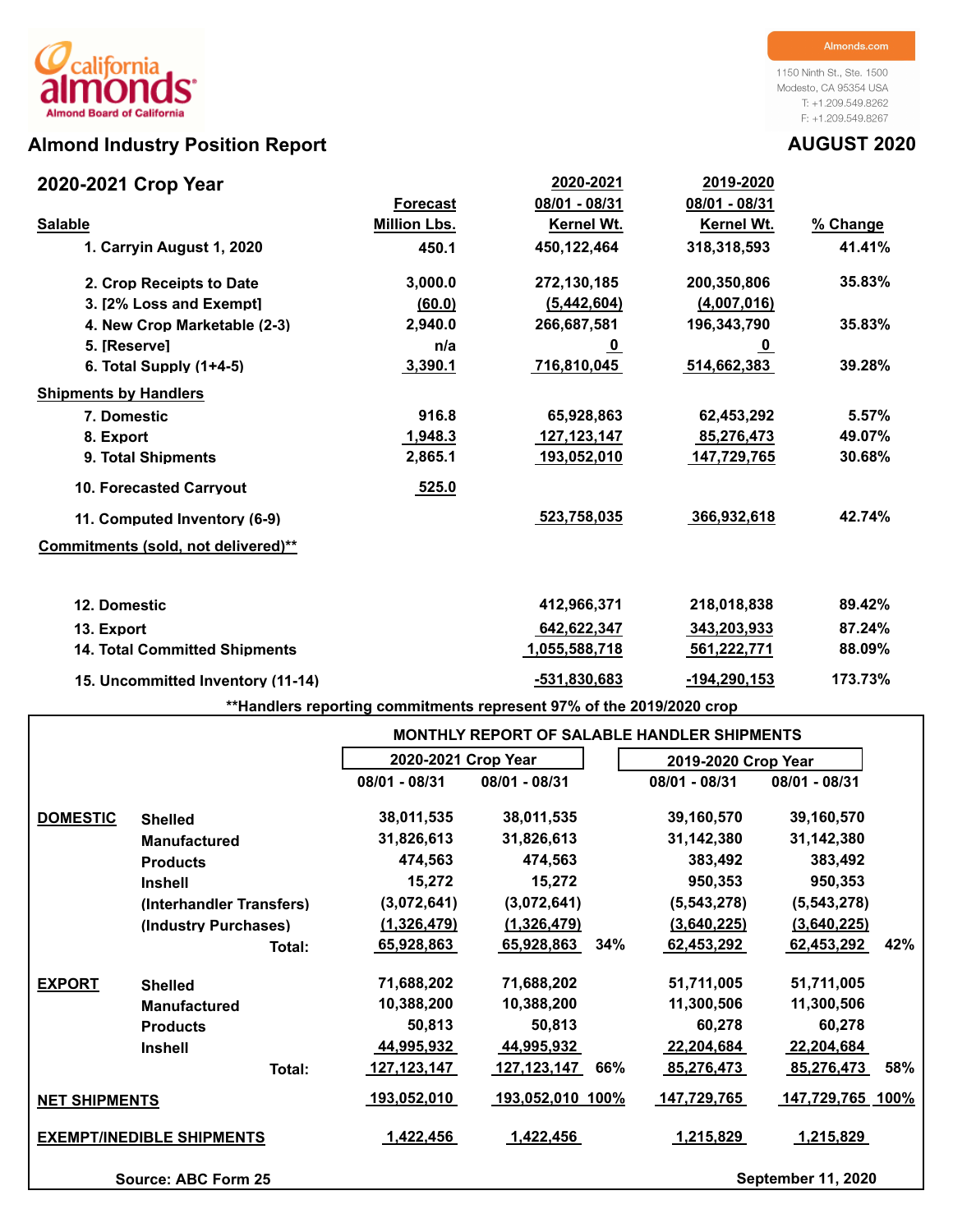### Destination > 250,000 LBS. Current YTD are reported

| August 1 through August 31, 2019<br>Percent<br><b>Current Month - August, 2020</b><br>August 1 through August 31, 2020<br><b>Current Month - August, 2019</b><br>VS.<br>2019/20<br><b>Total</b><br><b>World Region</b><br><b>NKW</b><br><b>Month</b><br><b>NKW</b><br><b>YTD</b><br><b>NKW</b><br><b>Month</b><br><b>NKW</b><br><b>YTD</b><br><b>YTD</b><br><b>INSHELL</b><br><b>TOTAL</b><br><b>INSHELL</b><br><b>TOTAL</b><br><b>TOTAL</b><br><b>INSHELL</b><br><b>TOTAL</b><br><b>Destination</b><br><b>SHELLED</b><br><b>SHELLED</b><br><b>SHELLED</b><br><b>INSHELL</b><br><b>SHELLED</b><br><b>Shiments</b><br>$+1$ .<br>65%<br>35%<br>100%<br>65%<br>35%<br>100%<br>26%<br>100%<br>26%<br>100%<br>74%<br>74%<br><b>NORTH AMERICA</b><br>$-7%$<br>5,471,068<br>5,471,068<br>5,471,068<br>5,471,068<br>5,907,535<br>5,907,535<br>5,907,535<br>Canada<br>$\mathbf 0$<br>$\Omega$<br>$\mathbf 0$<br>$\Omega$<br>0%<br>2,100,247<br>2,100,247<br>2,100,247<br>2,100,247<br>$\pmb{0}$<br>$\Omega$<br>2,090,477<br>$\mathbf 0$<br>2,090,477<br>$\mathbf 0$<br>2,090,477<br>Mexico<br>2,090,477<br><b>Ttl NORTH AMERICA</b><br>7,586,315<br>$-5%$<br>7,586,315<br>$\overline{0}$<br>7,586,315<br>7,586,315<br>$\mathbf 0$<br>7,998,012<br>7,998,012<br>7,998,012<br>$\overline{0}$<br>$\overline{0}$<br><b>ATIN AMERICA/CARIBBEAN</b><br>$\mathbf 0$<br>1,076%<br>Argentina<br>256,450<br>256,450<br>256,450<br>$\Omega$<br>256,450<br>21,800<br>$\mathbf 0$<br>21,800<br>21,800<br>$\mathbf 0$<br>187%<br><b>Brazil</b><br>1,077,803<br>$\mathbf 0$<br>1,077,803<br>1,077,803<br>$\Omega$<br>1,077,803<br>375,419<br>$\mathbf 0$<br>375,419<br>375,419<br>$\mathbf 0$<br>219%<br>Chile<br>691,250<br>$\mathbf 0$<br>691,250<br>691,250<br>691,250<br>217,000<br>$\mathbf 0$<br>217,000<br>217,000<br>$\mathbf 0$<br>$\Omega$<br>154%<br>653,000<br>$\mathbf 0$<br>653,000<br>653,000<br>653,000<br>Colombia<br>$\Omega$<br>257,055<br>$\mathbf 0$<br>257,055<br>257,055<br>$\Omega$<br>231%<br>290,000<br>290,000<br>290,000<br>290,000<br>Peru<br>$\mathbf 0$<br>$\Omega$<br>87,600<br>$\mathbf 0$<br>87,600<br>87,600<br>$\mathbf 0$<br>190%<br>Ttl LATIN AMERICA/CARIBB<br>3,271,367<br>$\overline{0}$<br>3,271,367<br>3,271,367<br>3,271,367<br>$\overline{0}$<br>1,128,752<br>$\overline{0}$<br>1,128,752<br>1,128,752<br>$\overline{0}$<br>6%<br>19%<br><b>Total AMERICAS</b><br>10,857,682<br>$\mathbf 0$<br>10,857,682<br>10,857,682<br>$\mathbf 0$<br>10,857,682<br>$\mathbf 0$<br>9,126,764<br>$\mathbf 0$<br>9,126,764<br>9,126,764<br>9,126,764<br><b>NORTHEAST ASIA</b><br>1,989,347<br>4,477,464<br>1,989,347<br>50%<br>China/HongKong<br>2,488,117<br>2,488,117<br>4,477,464<br>1,228,888<br>1,756,601<br>2,985,489<br>1,228,888<br>1,756,601<br>13%<br>2,753,364<br>2,753,364<br>$\mathbf 0$<br>2,753,364<br>$\mathsf 0$<br>2,753,364<br>2,433,727<br>$\mathsf 0$<br>2,433,727<br>2,433,727<br>$\mathbf 0$<br>2,433,727<br>Japan<br>47%<br>2,923,636<br>$\mathbf 0$<br>2,923,636<br>2,923,636<br>$\Omega$<br>2,923,636<br>1,988,782<br>$\mathbf 0$<br>1,988,782<br>$\mathbf 0$<br>South Korea<br>1,988,782<br>Ttl NORTHEAST ASIA<br>37%<br>8,324,117<br>1,989,347<br>10,313,464<br>8,324,117<br>1,989,347<br>10,313,464<br>5,784,283<br>1,756,601<br>7,540,884<br>5,784,283<br>1,756,601<br><b>SOUTHEAST ASIA</b><br>$-11%$<br>428,974<br>$\mathbf 0$<br>428,974<br>428,974<br>$\Omega$<br>428,974<br>484,116<br>Indonesia<br>$\mathbf 0$<br>484,116<br>484,116<br>$\mathbf 0$<br>3%<br>Malaysia<br>435,990<br>$\mathbf 0$<br>435,990<br>435,990<br>$\Omega$<br>435,990<br>$\mathbf 0$<br>424,750<br>$\mathbf 0$<br>424,750<br>424,750<br>$\overline{0}$<br>$\mathbf 0$<br>26%<br>733,800<br>733,800<br>733,800<br>733,800<br>584,000<br>584,000<br>584,000<br>$\mathbf 0$<br>Thailand<br>$\Omega$<br>$\mathbf 0$<br>863,840<br>479%<br>Vietnam<br>863,840<br>863,840<br>$\Omega$<br>863,840<br>88,000<br>61,307<br>149,307<br>61,307<br>88,000<br><b>Ttl SOUTHEAST ASIA</b><br>48%<br>2,692,266<br>$\Omega$<br>2,692,266<br>2,692,266<br>$\overline{0}$<br>2,692,266<br>61,307<br>1,753,497<br>61,307<br>1,814,804<br>1,753,497<br>SOUTH/CENTRAL ASIA<br>40,387,837<br>40,387,837<br>105%<br>153,250<br>40,541,087<br>153,250<br>40,541,087<br>India<br>341,925<br>19,421,025<br>19,762,950<br>341,925<br>19,421,025<br>3%<br>555,250<br>$\pmb{0}$<br>555,250<br>555,250<br>$\mathbf 0$<br>555,250<br>Kazakhstan<br>435,500<br>101,143<br>536,643<br>435,500<br>101,143<br>196,000<br>417,522<br>196,000<br>221,522<br>417,522<br>107,750<br>287%<br>Pakistan<br>221,522<br>$\mathbf 0$<br>107,750<br>107,750<br>$\mathbf 0$<br>103%<br>Ttl SOUTH/CENTRAL ASIA<br>1,108,500<br>40,626,954<br>41,735,454<br>1,108,500<br>40,626,954<br>41,735,454<br>19,522,168<br>20,559,343<br>19,522,168<br>1,037,175<br>1,037,175<br><b>AUSTRALASIA/OCEANIA</b><br>84%<br>306,816<br>$\mathbf 0$<br>306,816<br>306,816<br>306,816<br>166,824<br>166,824<br>$\mathbf 0$<br>Australia<br>0<br>0<br>166,824<br>56%<br>New Zealand<br>507,936<br>$\mathbf 0$<br>507,936<br>507,936<br>$\Omega$<br>507,936<br>326,200<br>$\mathbf 0$<br>326,200<br>326,200<br>$\mathbf 0$<br><b>Ttl AUSTRALASIA/OCEANIA</b><br>59%<br>814,752<br>$\overline{0}$<br>814,752<br>814,752<br>$\Omega$<br>814,752<br>513,024<br>513,024<br>$\Omega$<br>513,024<br>$\overline{0}$<br>29%<br>83%<br><b>Total ASIA-PACIFIC</b><br>12,939,635<br>42,616,301<br>55,555,936<br>12,939,635<br>42,616,301<br>55,555,936<br>9,087,979<br>21,340,076<br>30,428,055<br>9,087,979<br>21,340,076<br><b>WESTERN EUROPE</b><br>917,750<br>917,750<br>917,750<br>917,750<br>-46%<br>Belgium<br>$\mathbf 0$<br>$\Omega$<br>1,711,065<br>$\Omega$<br>1,711,065<br>1,711,065<br>$\mathbf 0$<br>0%<br>701,800<br>$\mathbf 0$<br>701,800<br>701,800<br>701,800<br>704,560<br>Denmark<br>$\Omega$<br>$\mathbf 0$<br>704,560<br>704,560<br>$\mathbf 0$<br>47%<br>2,652,700<br>$\mathbf 0$<br>2,652,700<br>2,652,700<br>$\mathsf 0$<br>2,652,700<br>France<br>1,810,330<br>$\mathbf 0$<br>$\mathbf 0$<br>1,810,330<br>1,810,330<br>42%<br>9,458,496<br>$\mathbf 0$<br>9,458,496<br>9,458,496<br>$\mathsf 0$<br>9,458,496<br>6,655,680<br>$\mathbf 0$<br>6,655,680<br>$\mathbf 0$<br>Germany<br>6,655,680<br>17%<br>552,650<br>47,808<br>600,458<br>552,650<br>47,808<br>600,458<br>$\mathbf 0$<br>$\mathbf 0$<br>Greece<br>511,350<br>511,350<br>511,350<br>70%<br>7,065,000<br>95,413<br>7,160,413<br>7,065,000<br>95,413<br>7,160,413<br>Italy<br>4,162,700<br>55,751<br>4,162,700<br>55,751<br>4,218,451<br>4,218,451<br>60%<br>5,907,177<br>$\mathbf 0$<br>5,907,177<br>5,907,177<br>$\mathbf 0$<br>5,907,177<br>3,690,473<br>$\mathbf 0$<br>3,690,473<br>3,690,473<br>$\mathbf 0$<br>Netherlands<br>$\mathbf 0$<br>$-6%$<br>Norway<br>1,110,012<br>1,110,012<br>1,110,012<br>$\mathbf 0$<br>1,110,012<br>$\mathsf 0$<br>$\pmb{0}$<br>1,180,100<br>1,180,100<br>1,180,100<br>12%<br>15,506,133<br>31,707<br>15,537,840<br>15,506,133<br>31,707<br>15,537,840<br>13,792,790<br>30,087<br>13,792,790<br>30,087<br>13,822,877<br>Spain<br>13,822,877<br>$-38%$<br>Sweden<br>469,911<br>$\mathbf 0$<br>469,911<br>469,911<br>$\Omega$<br>469,911<br>754,400<br>$\Omega$<br>754,400<br>754,400<br>$\mathbf 0$<br>76%<br>United Kingdom<br>2,521,050<br>0<br>2,521,050<br>2,521,050<br>$\Omega$<br>2,521,050<br>1,432,854<br>$\mathbf 0$<br>1,432,854<br>1,432,854<br>$\overline{0}$ | Global | 2020/21 |                    |            | 2020 - 2021 - Current |            |            | 2020 - 2021 - YTD |            |            | 2019 - 2020 - Current |            | 2019 - 2020 - YTD |        |            |
|--------------------------------------------------------------------------------------------------------------------------------------------------------------------------------------------------------------------------------------------------------------------------------------------------------------------------------------------------------------------------------------------------------------------------------------------------------------------------------------------------------------------------------------------------------------------------------------------------------------------------------------------------------------------------------------------------------------------------------------------------------------------------------------------------------------------------------------------------------------------------------------------------------------------------------------------------------------------------------------------------------------------------------------------------------------------------------------------------------------------------------------------------------------------------------------------------------------------------------------------------------------------------------------------------------------------------------------------------------------------------------------------------------------------------------------------------------------------------------------------------------------------------------------------------------------------------------------------------------------------------------------------------------------------------------------------------------------------------------------------------------------------------------------------------------------------------------------------------------------------------------------------------------------------------------------------------------------------------------------------------------------------------------------------------------------------------------------------------------------------------------------------------------------------------------------------------------------------------------------------------------------------------------------------------------------------------------------------------------------------------------------------------------------------------------------------------------------------------------------------------------------------------------------------------------------------------------------------------------------------------------------------------------------------------------------------------------------------------------------------------------------------------------------------------------------------------------------------------------------------------------------------------------------------------------------------------------------------------------------------------------------------------------------------------------------------------------------------------------------------------------------------------------------------------------------------------------------------------------------------------------------------------------------------------------------------------------------------------------------------------------------------------------------------------------------------------------------------------------------------------------------------------------------------------------------------------------------------------------------------------------------------------------------------------------------------------------------------------------------------------------------------------------------------------------------------------------------------------------------------------------------------------------------------------------------------------------------------------------------------------------------------------------------------------------------------------------------------------------------------------------------------------------------------------------------------------------------------------------------------------------------------------------------------------------------------------------------------------------------------------------------------------------------------------------------------------------------------------------------------------------------------------------------------------------------------------------------------------------------------------------------------------------------------------------------------------------------------------------------------------------------------------------------------------------------------------------------------------------------------------------------------------------------------------------------------------------------------------------------------------------------------------------------------------------------------------------------------------------------------------------------------------------------------------------------------------------------------------------------------------------------------------------------------------------------------------------------------------------------------------------------------------------------------------------------------------------------------------------------------------------------------------------------------------------------------------------------------------------------------------------------------------------------------------------------------------------------------------------------------------------------------------------------------------------------------------------------------------------------------------------------------------------------------------------------------------------------------------------------------------------------------------------------------------------------------------------------------------------------------------------------------------------------------------------------------------------------------------------------------------------------------------------------------------------------------------------------------------------------------------------------------------------------------------------------------------------------------------------------------------------------------------------------------------------------------------------------------------------------------------------------------------------------------------------------------------------------------------------------------------------------------------------------------------------------------------------------------------------------------------------------------------------------------------------------------------------------------------------------------------------------------------------------------------------------------------------------------------------------------------------------------------------------------------------------------------------------------------------------------------------------------------------------------------------------------------------------------------------------------------------------------------------------------------------------|--------|---------|--------------------|------------|-----------------------|------------|------------|-------------------|------------|------------|-----------------------|------------|-------------------|--------|------------|
| 257,055<br>87,600<br>1,128,752<br>1,988,782<br>7,540,884<br>484,116<br>424,750<br>584,000<br>149,307<br>1,814,804<br>19,762,950<br>536,643<br>107,750<br>20,559,343<br>166,824<br>3,690,473<br>1,180,100<br>754,400<br>1,432,854                                                                                                                                                                                                                                                                                                                                                                                                                                                                                                                                                                                                                                                                                                                                                                                                                                                                                                                                                                                                                                                                                                                                                                                                                                                                                                                                                                                                                                                                                                                                                                                                                                                                                                                                                                                                                                                                                                                                                                                                                                                                                                                                                                                                                                                                                                                                                                                                                                                                                                                                                                                                                                                                                                                                                                                                                                                                                                                                                                                                                                                                                                                                                                                                                                                                                                                                                                                                                                                                                                                                                                                                                                                                                                                                                                                                                                                                                                                                                                                                                                                                                                                                                                                                                                                                                                                                                                                                                                                                                                                                                                                                                                                                                                                                                                                                                                                                                                                                                                                                                                                                                                                                                                                                                                                                                                                                                                                                                                                                                                                                                                                                                                                                                                                                                                                                                                                                                                                                                                                                                                                                                                                                                                                                                                                                                                                                                                                                                                                                                                                                                                                                                                                                                                                                                                                                                                                                                                                                                                                                                                                                                                                                                                                                     |        |         |                    |            |                       |            |            |                   |            |            |                       |            |                   |        |            |
|                                                                                                                                                                                                                                                                                                                                                                                                                                                                                                                                                                                                                                                                                                                                                                                                                                                                                                                                                                                                                                                                                                                                                                                                                                                                                                                                                                                                                                                                                                                                                                                                                                                                                                                                                                                                                                                                                                                                                                                                                                                                                                                                                                                                                                                                                                                                                                                                                                                                                                                                                                                                                                                                                                                                                                                                                                                                                                                                                                                                                                                                                                                                                                                                                                                                                                                                                                                                                                                                                                                                                                                                                                                                                                                                                                                                                                                                                                                                                                                                                                                                                                                                                                                                                                                                                                                                                                                                                                                                                                                                                                                                                                                                                                                                                                                                                                                                                                                                                                                                                                                                                                                                                                                                                                                                                                                                                                                                                                                                                                                                                                                                                                                                                                                                                                                                                                                                                                                                                                                                                                                                                                                                                                                                                                                                                                                                                                                                                                                                                                                                                                                                                                                                                                                                                                                                                                                                                                                                                                                                                                                                                                                                                                                                                                                                                                                                                                                                                                      |        |         |                    |            |                       |            |            |                   |            |            |                       |            |                   |        |            |
|                                                                                                                                                                                                                                                                                                                                                                                                                                                                                                                                                                                                                                                                                                                                                                                                                                                                                                                                                                                                                                                                                                                                                                                                                                                                                                                                                                                                                                                                                                                                                                                                                                                                                                                                                                                                                                                                                                                                                                                                                                                                                                                                                                                                                                                                                                                                                                                                                                                                                                                                                                                                                                                                                                                                                                                                                                                                                                                                                                                                                                                                                                                                                                                                                                                                                                                                                                                                                                                                                                                                                                                                                                                                                                                                                                                                                                                                                                                                                                                                                                                                                                                                                                                                                                                                                                                                                                                                                                                                                                                                                                                                                                                                                                                                                                                                                                                                                                                                                                                                                                                                                                                                                                                                                                                                                                                                                                                                                                                                                                                                                                                                                                                                                                                                                                                                                                                                                                                                                                                                                                                                                                                                                                                                                                                                                                                                                                                                                                                                                                                                                                                                                                                                                                                                                                                                                                                                                                                                                                                                                                                                                                                                                                                                                                                                                                                                                                                                                                      |        |         |                    |            |                       |            |            |                   |            |            |                       |            |                   |        |            |
|                                                                                                                                                                                                                                                                                                                                                                                                                                                                                                                                                                                                                                                                                                                                                                                                                                                                                                                                                                                                                                                                                                                                                                                                                                                                                                                                                                                                                                                                                                                                                                                                                                                                                                                                                                                                                                                                                                                                                                                                                                                                                                                                                                                                                                                                                                                                                                                                                                                                                                                                                                                                                                                                                                                                                                                                                                                                                                                                                                                                                                                                                                                                                                                                                                                                                                                                                                                                                                                                                                                                                                                                                                                                                                                                                                                                                                                                                                                                                                                                                                                                                                                                                                                                                                                                                                                                                                                                                                                                                                                                                                                                                                                                                                                                                                                                                                                                                                                                                                                                                                                                                                                                                                                                                                                                                                                                                                                                                                                                                                                                                                                                                                                                                                                                                                                                                                                                                                                                                                                                                                                                                                                                                                                                                                                                                                                                                                                                                                                                                                                                                                                                                                                                                                                                                                                                                                                                                                                                                                                                                                                                                                                                                                                                                                                                                                                                                                                                                                      |        |         |                    |            |                       |            |            |                   |            |            |                       |            |                   |        |            |
|                                                                                                                                                                                                                                                                                                                                                                                                                                                                                                                                                                                                                                                                                                                                                                                                                                                                                                                                                                                                                                                                                                                                                                                                                                                                                                                                                                                                                                                                                                                                                                                                                                                                                                                                                                                                                                                                                                                                                                                                                                                                                                                                                                                                                                                                                                                                                                                                                                                                                                                                                                                                                                                                                                                                                                                                                                                                                                                                                                                                                                                                                                                                                                                                                                                                                                                                                                                                                                                                                                                                                                                                                                                                                                                                                                                                                                                                                                                                                                                                                                                                                                                                                                                                                                                                                                                                                                                                                                                                                                                                                                                                                                                                                                                                                                                                                                                                                                                                                                                                                                                                                                                                                                                                                                                                                                                                                                                                                                                                                                                                                                                                                                                                                                                                                                                                                                                                                                                                                                                                                                                                                                                                                                                                                                                                                                                                                                                                                                                                                                                                                                                                                                                                                                                                                                                                                                                                                                                                                                                                                                                                                                                                                                                                                                                                                                                                                                                                                                      |        |         |                    |            |                       |            |            |                   |            |            |                       |            |                   |        |            |
|                                                                                                                                                                                                                                                                                                                                                                                                                                                                                                                                                                                                                                                                                                                                                                                                                                                                                                                                                                                                                                                                                                                                                                                                                                                                                                                                                                                                                                                                                                                                                                                                                                                                                                                                                                                                                                                                                                                                                                                                                                                                                                                                                                                                                                                                                                                                                                                                                                                                                                                                                                                                                                                                                                                                                                                                                                                                                                                                                                                                                                                                                                                                                                                                                                                                                                                                                                                                                                                                                                                                                                                                                                                                                                                                                                                                                                                                                                                                                                                                                                                                                                                                                                                                                                                                                                                                                                                                                                                                                                                                                                                                                                                                                                                                                                                                                                                                                                                                                                                                                                                                                                                                                                                                                                                                                                                                                                                                                                                                                                                                                                                                                                                                                                                                                                                                                                                                                                                                                                                                                                                                                                                                                                                                                                                                                                                                                                                                                                                                                                                                                                                                                                                                                                                                                                                                                                                                                                                                                                                                                                                                                                                                                                                                                                                                                                                                                                                                                                      |        |         |                    |            |                       |            |            |                   |            |            |                       |            |                   |        | 5,907,535  |
|                                                                                                                                                                                                                                                                                                                                                                                                                                                                                                                                                                                                                                                                                                                                                                                                                                                                                                                                                                                                                                                                                                                                                                                                                                                                                                                                                                                                                                                                                                                                                                                                                                                                                                                                                                                                                                                                                                                                                                                                                                                                                                                                                                                                                                                                                                                                                                                                                                                                                                                                                                                                                                                                                                                                                                                                                                                                                                                                                                                                                                                                                                                                                                                                                                                                                                                                                                                                                                                                                                                                                                                                                                                                                                                                                                                                                                                                                                                                                                                                                                                                                                                                                                                                                                                                                                                                                                                                                                                                                                                                                                                                                                                                                                                                                                                                                                                                                                                                                                                                                                                                                                                                                                                                                                                                                                                                                                                                                                                                                                                                                                                                                                                                                                                                                                                                                                                                                                                                                                                                                                                                                                                                                                                                                                                                                                                                                                                                                                                                                                                                                                                                                                                                                                                                                                                                                                                                                                                                                                                                                                                                                                                                                                                                                                                                                                                                                                                                                                      |        |         |                    |            |                       |            |            |                   |            |            |                       |            |                   |        |            |
|                                                                                                                                                                                                                                                                                                                                                                                                                                                                                                                                                                                                                                                                                                                                                                                                                                                                                                                                                                                                                                                                                                                                                                                                                                                                                                                                                                                                                                                                                                                                                                                                                                                                                                                                                                                                                                                                                                                                                                                                                                                                                                                                                                                                                                                                                                                                                                                                                                                                                                                                                                                                                                                                                                                                                                                                                                                                                                                                                                                                                                                                                                                                                                                                                                                                                                                                                                                                                                                                                                                                                                                                                                                                                                                                                                                                                                                                                                                                                                                                                                                                                                                                                                                                                                                                                                                                                                                                                                                                                                                                                                                                                                                                                                                                                                                                                                                                                                                                                                                                                                                                                                                                                                                                                                                                                                                                                                                                                                                                                                                                                                                                                                                                                                                                                                                                                                                                                                                                                                                                                                                                                                                                                                                                                                                                                                                                                                                                                                                                                                                                                                                                                                                                                                                                                                                                                                                                                                                                                                                                                                                                                                                                                                                                                                                                                                                                                                                                                                      |        |         |                    |            |                       |            |            |                   |            |            |                       |            |                   |        | 7,998,012  |
|                                                                                                                                                                                                                                                                                                                                                                                                                                                                                                                                                                                                                                                                                                                                                                                                                                                                                                                                                                                                                                                                                                                                                                                                                                                                                                                                                                                                                                                                                                                                                                                                                                                                                                                                                                                                                                                                                                                                                                                                                                                                                                                                                                                                                                                                                                                                                                                                                                                                                                                                                                                                                                                                                                                                                                                                                                                                                                                                                                                                                                                                                                                                                                                                                                                                                                                                                                                                                                                                                                                                                                                                                                                                                                                                                                                                                                                                                                                                                                                                                                                                                                                                                                                                                                                                                                                                                                                                                                                                                                                                                                                                                                                                                                                                                                                                                                                                                                                                                                                                                                                                                                                                                                                                                                                                                                                                                                                                                                                                                                                                                                                                                                                                                                                                                                                                                                                                                                                                                                                                                                                                                                                                                                                                                                                                                                                                                                                                                                                                                                                                                                                                                                                                                                                                                                                                                                                                                                                                                                                                                                                                                                                                                                                                                                                                                                                                                                                                                                      |        |         |                    |            |                       |            |            |                   |            |            |                       |            |                   |        |            |
|                                                                                                                                                                                                                                                                                                                                                                                                                                                                                                                                                                                                                                                                                                                                                                                                                                                                                                                                                                                                                                                                                                                                                                                                                                                                                                                                                                                                                                                                                                                                                                                                                                                                                                                                                                                                                                                                                                                                                                                                                                                                                                                                                                                                                                                                                                                                                                                                                                                                                                                                                                                                                                                                                                                                                                                                                                                                                                                                                                                                                                                                                                                                                                                                                                                                                                                                                                                                                                                                                                                                                                                                                                                                                                                                                                                                                                                                                                                                                                                                                                                                                                                                                                                                                                                                                                                                                                                                                                                                                                                                                                                                                                                                                                                                                                                                                                                                                                                                                                                                                                                                                                                                                                                                                                                                                                                                                                                                                                                                                                                                                                                                                                                                                                                                                                                                                                                                                                                                                                                                                                                                                                                                                                                                                                                                                                                                                                                                                                                                                                                                                                                                                                                                                                                                                                                                                                                                                                                                                                                                                                                                                                                                                                                                                                                                                                                                                                                                                                      |        |         |                    |            |                       |            |            |                   |            |            |                       |            |                   |        | 21,800     |
|                                                                                                                                                                                                                                                                                                                                                                                                                                                                                                                                                                                                                                                                                                                                                                                                                                                                                                                                                                                                                                                                                                                                                                                                                                                                                                                                                                                                                                                                                                                                                                                                                                                                                                                                                                                                                                                                                                                                                                                                                                                                                                                                                                                                                                                                                                                                                                                                                                                                                                                                                                                                                                                                                                                                                                                                                                                                                                                                                                                                                                                                                                                                                                                                                                                                                                                                                                                                                                                                                                                                                                                                                                                                                                                                                                                                                                                                                                                                                                                                                                                                                                                                                                                                                                                                                                                                                                                                                                                                                                                                                                                                                                                                                                                                                                                                                                                                                                                                                                                                                                                                                                                                                                                                                                                                                                                                                                                                                                                                                                                                                                                                                                                                                                                                                                                                                                                                                                                                                                                                                                                                                                                                                                                                                                                                                                                                                                                                                                                                                                                                                                                                                                                                                                                                                                                                                                                                                                                                                                                                                                                                                                                                                                                                                                                                                                                                                                                                                                      |        |         |                    |            |                       |            |            |                   |            |            |                       |            |                   |        | 375,419    |
|                                                                                                                                                                                                                                                                                                                                                                                                                                                                                                                                                                                                                                                                                                                                                                                                                                                                                                                                                                                                                                                                                                                                                                                                                                                                                                                                                                                                                                                                                                                                                                                                                                                                                                                                                                                                                                                                                                                                                                                                                                                                                                                                                                                                                                                                                                                                                                                                                                                                                                                                                                                                                                                                                                                                                                                                                                                                                                                                                                                                                                                                                                                                                                                                                                                                                                                                                                                                                                                                                                                                                                                                                                                                                                                                                                                                                                                                                                                                                                                                                                                                                                                                                                                                                                                                                                                                                                                                                                                                                                                                                                                                                                                                                                                                                                                                                                                                                                                                                                                                                                                                                                                                                                                                                                                                                                                                                                                                                                                                                                                                                                                                                                                                                                                                                                                                                                                                                                                                                                                                                                                                                                                                                                                                                                                                                                                                                                                                                                                                                                                                                                                                                                                                                                                                                                                                                                                                                                                                                                                                                                                                                                                                                                                                                                                                                                                                                                                                                                      |        |         |                    |            |                       |            |            |                   |            |            |                       |            |                   |        | 217,000    |
|                                                                                                                                                                                                                                                                                                                                                                                                                                                                                                                                                                                                                                                                                                                                                                                                                                                                                                                                                                                                                                                                                                                                                                                                                                                                                                                                                                                                                                                                                                                                                                                                                                                                                                                                                                                                                                                                                                                                                                                                                                                                                                                                                                                                                                                                                                                                                                                                                                                                                                                                                                                                                                                                                                                                                                                                                                                                                                                                                                                                                                                                                                                                                                                                                                                                                                                                                                                                                                                                                                                                                                                                                                                                                                                                                                                                                                                                                                                                                                                                                                                                                                                                                                                                                                                                                                                                                                                                                                                                                                                                                                                                                                                                                                                                                                                                                                                                                                                                                                                                                                                                                                                                                                                                                                                                                                                                                                                                                                                                                                                                                                                                                                                                                                                                                                                                                                                                                                                                                                                                                                                                                                                                                                                                                                                                                                                                                                                                                                                                                                                                                                                                                                                                                                                                                                                                                                                                                                                                                                                                                                                                                                                                                                                                                                                                                                                                                                                                                                      |        |         |                    |            |                       |            |            |                   |            |            |                       |            |                   |        |            |
|                                                                                                                                                                                                                                                                                                                                                                                                                                                                                                                                                                                                                                                                                                                                                                                                                                                                                                                                                                                                                                                                                                                                                                                                                                                                                                                                                                                                                                                                                                                                                                                                                                                                                                                                                                                                                                                                                                                                                                                                                                                                                                                                                                                                                                                                                                                                                                                                                                                                                                                                                                                                                                                                                                                                                                                                                                                                                                                                                                                                                                                                                                                                                                                                                                                                                                                                                                                                                                                                                                                                                                                                                                                                                                                                                                                                                                                                                                                                                                                                                                                                                                                                                                                                                                                                                                                                                                                                                                                                                                                                                                                                                                                                                                                                                                                                                                                                                                                                                                                                                                                                                                                                                                                                                                                                                                                                                                                                                                                                                                                                                                                                                                                                                                                                                                                                                                                                                                                                                                                                                                                                                                                                                                                                                                                                                                                                                                                                                                                                                                                                                                                                                                                                                                                                                                                                                                                                                                                                                                                                                                                                                                                                                                                                                                                                                                                                                                                                                                      |        |         |                    |            |                       |            |            |                   |            |            |                       |            |                   |        |            |
|                                                                                                                                                                                                                                                                                                                                                                                                                                                                                                                                                                                                                                                                                                                                                                                                                                                                                                                                                                                                                                                                                                                                                                                                                                                                                                                                                                                                                                                                                                                                                                                                                                                                                                                                                                                                                                                                                                                                                                                                                                                                                                                                                                                                                                                                                                                                                                                                                                                                                                                                                                                                                                                                                                                                                                                                                                                                                                                                                                                                                                                                                                                                                                                                                                                                                                                                                                                                                                                                                                                                                                                                                                                                                                                                                                                                                                                                                                                                                                                                                                                                                                                                                                                                                                                                                                                                                                                                                                                                                                                                                                                                                                                                                                                                                                                                                                                                                                                                                                                                                                                                                                                                                                                                                                                                                                                                                                                                                                                                                                                                                                                                                                                                                                                                                                                                                                                                                                                                                                                                                                                                                                                                                                                                                                                                                                                                                                                                                                                                                                                                                                                                                                                                                                                                                                                                                                                                                                                                                                                                                                                                                                                                                                                                                                                                                                                                                                                                                                      |        |         |                    |            |                       |            |            |                   |            |            |                       |            |                   |        |            |
|                                                                                                                                                                                                                                                                                                                                                                                                                                                                                                                                                                                                                                                                                                                                                                                                                                                                                                                                                                                                                                                                                                                                                                                                                                                                                                                                                                                                                                                                                                                                                                                                                                                                                                                                                                                                                                                                                                                                                                                                                                                                                                                                                                                                                                                                                                                                                                                                                                                                                                                                                                                                                                                                                                                                                                                                                                                                                                                                                                                                                                                                                                                                                                                                                                                                                                                                                                                                                                                                                                                                                                                                                                                                                                                                                                                                                                                                                                                                                                                                                                                                                                                                                                                                                                                                                                                                                                                                                                                                                                                                                                                                                                                                                                                                                                                                                                                                                                                                                                                                                                                                                                                                                                                                                                                                                                                                                                                                                                                                                                                                                                                                                                                                                                                                                                                                                                                                                                                                                                                                                                                                                                                                                                                                                                                                                                                                                                                                                                                                                                                                                                                                                                                                                                                                                                                                                                                                                                                                                                                                                                                                                                                                                                                                                                                                                                                                                                                                                                      |        |         |                    |            |                       |            |            |                   |            |            |                       |            |                   |        |            |
|                                                                                                                                                                                                                                                                                                                                                                                                                                                                                                                                                                                                                                                                                                                                                                                                                                                                                                                                                                                                                                                                                                                                                                                                                                                                                                                                                                                                                                                                                                                                                                                                                                                                                                                                                                                                                                                                                                                                                                                                                                                                                                                                                                                                                                                                                                                                                                                                                                                                                                                                                                                                                                                                                                                                                                                                                                                                                                                                                                                                                                                                                                                                                                                                                                                                                                                                                                                                                                                                                                                                                                                                                                                                                                                                                                                                                                                                                                                                                                                                                                                                                                                                                                                                                                                                                                                                                                                                                                                                                                                                                                                                                                                                                                                                                                                                                                                                                                                                                                                                                                                                                                                                                                                                                                                                                                                                                                                                                                                                                                                                                                                                                                                                                                                                                                                                                                                                                                                                                                                                                                                                                                                                                                                                                                                                                                                                                                                                                                                                                                                                                                                                                                                                                                                                                                                                                                                                                                                                                                                                                                                                                                                                                                                                                                                                                                                                                                                                                                      |        |         |                    |            |                       |            |            |                   |            |            |                       |            |                   |        |            |
|                                                                                                                                                                                                                                                                                                                                                                                                                                                                                                                                                                                                                                                                                                                                                                                                                                                                                                                                                                                                                                                                                                                                                                                                                                                                                                                                                                                                                                                                                                                                                                                                                                                                                                                                                                                                                                                                                                                                                                                                                                                                                                                                                                                                                                                                                                                                                                                                                                                                                                                                                                                                                                                                                                                                                                                                                                                                                                                                                                                                                                                                                                                                                                                                                                                                                                                                                                                                                                                                                                                                                                                                                                                                                                                                                                                                                                                                                                                                                                                                                                                                                                                                                                                                                                                                                                                                                                                                                                                                                                                                                                                                                                                                                                                                                                                                                                                                                                                                                                                                                                                                                                                                                                                                                                                                                                                                                                                                                                                                                                                                                                                                                                                                                                                                                                                                                                                                                                                                                                                                                                                                                                                                                                                                                                                                                                                                                                                                                                                                                                                                                                                                                                                                                                                                                                                                                                                                                                                                                                                                                                                                                                                                                                                                                                                                                                                                                                                                                                      |        |         |                    |            |                       |            |            |                   |            |            |                       |            |                   |        | 2,985,489  |
|                                                                                                                                                                                                                                                                                                                                                                                                                                                                                                                                                                                                                                                                                                                                                                                                                                                                                                                                                                                                                                                                                                                                                                                                                                                                                                                                                                                                                                                                                                                                                                                                                                                                                                                                                                                                                                                                                                                                                                                                                                                                                                                                                                                                                                                                                                                                                                                                                                                                                                                                                                                                                                                                                                                                                                                                                                                                                                                                                                                                                                                                                                                                                                                                                                                                                                                                                                                                                                                                                                                                                                                                                                                                                                                                                                                                                                                                                                                                                                                                                                                                                                                                                                                                                                                                                                                                                                                                                                                                                                                                                                                                                                                                                                                                                                                                                                                                                                                                                                                                                                                                                                                                                                                                                                                                                                                                                                                                                                                                                                                                                                                                                                                                                                                                                                                                                                                                                                                                                                                                                                                                                                                                                                                                                                                                                                                                                                                                                                                                                                                                                                                                                                                                                                                                                                                                                                                                                                                                                                                                                                                                                                                                                                                                                                                                                                                                                                                                                                      |        |         |                    |            |                       |            |            |                   |            |            |                       |            |                   |        |            |
|                                                                                                                                                                                                                                                                                                                                                                                                                                                                                                                                                                                                                                                                                                                                                                                                                                                                                                                                                                                                                                                                                                                                                                                                                                                                                                                                                                                                                                                                                                                                                                                                                                                                                                                                                                                                                                                                                                                                                                                                                                                                                                                                                                                                                                                                                                                                                                                                                                                                                                                                                                                                                                                                                                                                                                                                                                                                                                                                                                                                                                                                                                                                                                                                                                                                                                                                                                                                                                                                                                                                                                                                                                                                                                                                                                                                                                                                                                                                                                                                                                                                                                                                                                                                                                                                                                                                                                                                                                                                                                                                                                                                                                                                                                                                                                                                                                                                                                                                                                                                                                                                                                                                                                                                                                                                                                                                                                                                                                                                                                                                                                                                                                                                                                                                                                                                                                                                                                                                                                                                                                                                                                                                                                                                                                                                                                                                                                                                                                                                                                                                                                                                                                                                                                                                                                                                                                                                                                                                                                                                                                                                                                                                                                                                                                                                                                                                                                                                                                      |        |         |                    |            |                       |            |            |                   |            |            |                       |            |                   |        |            |
|                                                                                                                                                                                                                                                                                                                                                                                                                                                                                                                                                                                                                                                                                                                                                                                                                                                                                                                                                                                                                                                                                                                                                                                                                                                                                                                                                                                                                                                                                                                                                                                                                                                                                                                                                                                                                                                                                                                                                                                                                                                                                                                                                                                                                                                                                                                                                                                                                                                                                                                                                                                                                                                                                                                                                                                                                                                                                                                                                                                                                                                                                                                                                                                                                                                                                                                                                                                                                                                                                                                                                                                                                                                                                                                                                                                                                                                                                                                                                                                                                                                                                                                                                                                                                                                                                                                                                                                                                                                                                                                                                                                                                                                                                                                                                                                                                                                                                                                                                                                                                                                                                                                                                                                                                                                                                                                                                                                                                                                                                                                                                                                                                                                                                                                                                                                                                                                                                                                                                                                                                                                                                                                                                                                                                                                                                                                                                                                                                                                                                                                                                                                                                                                                                                                                                                                                                                                                                                                                                                                                                                                                                                                                                                                                                                                                                                                                                                                                                                      |        |         |                    |            |                       |            |            |                   |            |            |                       |            |                   |        |            |
|                                                                                                                                                                                                                                                                                                                                                                                                                                                                                                                                                                                                                                                                                                                                                                                                                                                                                                                                                                                                                                                                                                                                                                                                                                                                                                                                                                                                                                                                                                                                                                                                                                                                                                                                                                                                                                                                                                                                                                                                                                                                                                                                                                                                                                                                                                                                                                                                                                                                                                                                                                                                                                                                                                                                                                                                                                                                                                                                                                                                                                                                                                                                                                                                                                                                                                                                                                                                                                                                                                                                                                                                                                                                                                                                                                                                                                                                                                                                                                                                                                                                                                                                                                                                                                                                                                                                                                                                                                                                                                                                                                                                                                                                                                                                                                                                                                                                                                                                                                                                                                                                                                                                                                                                                                                                                                                                                                                                                                                                                                                                                                                                                                                                                                                                                                                                                                                                                                                                                                                                                                                                                                                                                                                                                                                                                                                                                                                                                                                                                                                                                                                                                                                                                                                                                                                                                                                                                                                                                                                                                                                                                                                                                                                                                                                                                                                                                                                                                                      |        |         |                    |            |                       |            |            |                   |            |            |                       |            |                   |        |            |
|                                                                                                                                                                                                                                                                                                                                                                                                                                                                                                                                                                                                                                                                                                                                                                                                                                                                                                                                                                                                                                                                                                                                                                                                                                                                                                                                                                                                                                                                                                                                                                                                                                                                                                                                                                                                                                                                                                                                                                                                                                                                                                                                                                                                                                                                                                                                                                                                                                                                                                                                                                                                                                                                                                                                                                                                                                                                                                                                                                                                                                                                                                                                                                                                                                                                                                                                                                                                                                                                                                                                                                                                                                                                                                                                                                                                                                                                                                                                                                                                                                                                                                                                                                                                                                                                                                                                                                                                                                                                                                                                                                                                                                                                                                                                                                                                                                                                                                                                                                                                                                                                                                                                                                                                                                                                                                                                                                                                                                                                                                                                                                                                                                                                                                                                                                                                                                                                                                                                                                                                                                                                                                                                                                                                                                                                                                                                                                                                                                                                                                                                                                                                                                                                                                                                                                                                                                                                                                                                                                                                                                                                                                                                                                                                                                                                                                                                                                                                                                      |        |         |                    |            |                       |            |            |                   |            |            |                       |            |                   |        |            |
|                                                                                                                                                                                                                                                                                                                                                                                                                                                                                                                                                                                                                                                                                                                                                                                                                                                                                                                                                                                                                                                                                                                                                                                                                                                                                                                                                                                                                                                                                                                                                                                                                                                                                                                                                                                                                                                                                                                                                                                                                                                                                                                                                                                                                                                                                                                                                                                                                                                                                                                                                                                                                                                                                                                                                                                                                                                                                                                                                                                                                                                                                                                                                                                                                                                                                                                                                                                                                                                                                                                                                                                                                                                                                                                                                                                                                                                                                                                                                                                                                                                                                                                                                                                                                                                                                                                                                                                                                                                                                                                                                                                                                                                                                                                                                                                                                                                                                                                                                                                                                                                                                                                                                                                                                                                                                                                                                                                                                                                                                                                                                                                                                                                                                                                                                                                                                                                                                                                                                                                                                                                                                                                                                                                                                                                                                                                                                                                                                                                                                                                                                                                                                                                                                                                                                                                                                                                                                                                                                                                                                                                                                                                                                                                                                                                                                                                                                                                                                                      |        |         |                    |            |                       |            |            |                   |            |            |                       |            |                   |        |            |
|                                                                                                                                                                                                                                                                                                                                                                                                                                                                                                                                                                                                                                                                                                                                                                                                                                                                                                                                                                                                                                                                                                                                                                                                                                                                                                                                                                                                                                                                                                                                                                                                                                                                                                                                                                                                                                                                                                                                                                                                                                                                                                                                                                                                                                                                                                                                                                                                                                                                                                                                                                                                                                                                                                                                                                                                                                                                                                                                                                                                                                                                                                                                                                                                                                                                                                                                                                                                                                                                                                                                                                                                                                                                                                                                                                                                                                                                                                                                                                                                                                                                                                                                                                                                                                                                                                                                                                                                                                                                                                                                                                                                                                                                                                                                                                                                                                                                                                                                                                                                                                                                                                                                                                                                                                                                                                                                                                                                                                                                                                                                                                                                                                                                                                                                                                                                                                                                                                                                                                                                                                                                                                                                                                                                                                                                                                                                                                                                                                                                                                                                                                                                                                                                                                                                                                                                                                                                                                                                                                                                                                                                                                                                                                                                                                                                                                                                                                                                                                      |        |         |                    |            |                       |            |            |                   |            |            |                       |            |                   |        |            |
|                                                                                                                                                                                                                                                                                                                                                                                                                                                                                                                                                                                                                                                                                                                                                                                                                                                                                                                                                                                                                                                                                                                                                                                                                                                                                                                                                                                                                                                                                                                                                                                                                                                                                                                                                                                                                                                                                                                                                                                                                                                                                                                                                                                                                                                                                                                                                                                                                                                                                                                                                                                                                                                                                                                                                                                                                                                                                                                                                                                                                                                                                                                                                                                                                                                                                                                                                                                                                                                                                                                                                                                                                                                                                                                                                                                                                                                                                                                                                                                                                                                                                                                                                                                                                                                                                                                                                                                                                                                                                                                                                                                                                                                                                                                                                                                                                                                                                                                                                                                                                                                                                                                                                                                                                                                                                                                                                                                                                                                                                                                                                                                                                                                                                                                                                                                                                                                                                                                                                                                                                                                                                                                                                                                                                                                                                                                                                                                                                                                                                                                                                                                                                                                                                                                                                                                                                                                                                                                                                                                                                                                                                                                                                                                                                                                                                                                                                                                                                                      |        |         |                    |            |                       |            |            |                   |            |            |                       |            |                   |        |            |
|                                                                                                                                                                                                                                                                                                                                                                                                                                                                                                                                                                                                                                                                                                                                                                                                                                                                                                                                                                                                                                                                                                                                                                                                                                                                                                                                                                                                                                                                                                                                                                                                                                                                                                                                                                                                                                                                                                                                                                                                                                                                                                                                                                                                                                                                                                                                                                                                                                                                                                                                                                                                                                                                                                                                                                                                                                                                                                                                                                                                                                                                                                                                                                                                                                                                                                                                                                                                                                                                                                                                                                                                                                                                                                                                                                                                                                                                                                                                                                                                                                                                                                                                                                                                                                                                                                                                                                                                                                                                                                                                                                                                                                                                                                                                                                                                                                                                                                                                                                                                                                                                                                                                                                                                                                                                                                                                                                                                                                                                                                                                                                                                                                                                                                                                                                                                                                                                                                                                                                                                                                                                                                                                                                                                                                                                                                                                                                                                                                                                                                                                                                                                                                                                                                                                                                                                                                                                                                                                                                                                                                                                                                                                                                                                                                                                                                                                                                                                                                      |        |         |                    |            |                       |            |            |                   |            |            |                       |            |                   |        |            |
|                                                                                                                                                                                                                                                                                                                                                                                                                                                                                                                                                                                                                                                                                                                                                                                                                                                                                                                                                                                                                                                                                                                                                                                                                                                                                                                                                                                                                                                                                                                                                                                                                                                                                                                                                                                                                                                                                                                                                                                                                                                                                                                                                                                                                                                                                                                                                                                                                                                                                                                                                                                                                                                                                                                                                                                                                                                                                                                                                                                                                                                                                                                                                                                                                                                                                                                                                                                                                                                                                                                                                                                                                                                                                                                                                                                                                                                                                                                                                                                                                                                                                                                                                                                                                                                                                                                                                                                                                                                                                                                                                                                                                                                                                                                                                                                                                                                                                                                                                                                                                                                                                                                                                                                                                                                                                                                                                                                                                                                                                                                                                                                                                                                                                                                                                                                                                                                                                                                                                                                                                                                                                                                                                                                                                                                                                                                                                                                                                                                                                                                                                                                                                                                                                                                                                                                                                                                                                                                                                                                                                                                                                                                                                                                                                                                                                                                                                                                                                                      |        |         |                    |            |                       |            |            |                   |            |            |                       |            |                   |        |            |
|                                                                                                                                                                                                                                                                                                                                                                                                                                                                                                                                                                                                                                                                                                                                                                                                                                                                                                                                                                                                                                                                                                                                                                                                                                                                                                                                                                                                                                                                                                                                                                                                                                                                                                                                                                                                                                                                                                                                                                                                                                                                                                                                                                                                                                                                                                                                                                                                                                                                                                                                                                                                                                                                                                                                                                                                                                                                                                                                                                                                                                                                                                                                                                                                                                                                                                                                                                                                                                                                                                                                                                                                                                                                                                                                                                                                                                                                                                                                                                                                                                                                                                                                                                                                                                                                                                                                                                                                                                                                                                                                                                                                                                                                                                                                                                                                                                                                                                                                                                                                                                                                                                                                                                                                                                                                                                                                                                                                                                                                                                                                                                                                                                                                                                                                                                                                                                                                                                                                                                                                                                                                                                                                                                                                                                                                                                                                                                                                                                                                                                                                                                                                                                                                                                                                                                                                                                                                                                                                                                                                                                                                                                                                                                                                                                                                                                                                                                                                                                      |        |         |                    |            |                       |            |            |                   |            |            |                       |            |                   |        |            |
|                                                                                                                                                                                                                                                                                                                                                                                                                                                                                                                                                                                                                                                                                                                                                                                                                                                                                                                                                                                                                                                                                                                                                                                                                                                                                                                                                                                                                                                                                                                                                                                                                                                                                                                                                                                                                                                                                                                                                                                                                                                                                                                                                                                                                                                                                                                                                                                                                                                                                                                                                                                                                                                                                                                                                                                                                                                                                                                                                                                                                                                                                                                                                                                                                                                                                                                                                                                                                                                                                                                                                                                                                                                                                                                                                                                                                                                                                                                                                                                                                                                                                                                                                                                                                                                                                                                                                                                                                                                                                                                                                                                                                                                                                                                                                                                                                                                                                                                                                                                                                                                                                                                                                                                                                                                                                                                                                                                                                                                                                                                                                                                                                                                                                                                                                                                                                                                                                                                                                                                                                                                                                                                                                                                                                                                                                                                                                                                                                                                                                                                                                                                                                                                                                                                                                                                                                                                                                                                                                                                                                                                                                                                                                                                                                                                                                                                                                                                                                                      |        |         |                    |            |                       |            |            |                   |            |            |                       |            |                   |        |            |
|                                                                                                                                                                                                                                                                                                                                                                                                                                                                                                                                                                                                                                                                                                                                                                                                                                                                                                                                                                                                                                                                                                                                                                                                                                                                                                                                                                                                                                                                                                                                                                                                                                                                                                                                                                                                                                                                                                                                                                                                                                                                                                                                                                                                                                                                                                                                                                                                                                                                                                                                                                                                                                                                                                                                                                                                                                                                                                                                                                                                                                                                                                                                                                                                                                                                                                                                                                                                                                                                                                                                                                                                                                                                                                                                                                                                                                                                                                                                                                                                                                                                                                                                                                                                                                                                                                                                                                                                                                                                                                                                                                                                                                                                                                                                                                                                                                                                                                                                                                                                                                                                                                                                                                                                                                                                                                                                                                                                                                                                                                                                                                                                                                                                                                                                                                                                                                                                                                                                                                                                                                                                                                                                                                                                                                                                                                                                                                                                                                                                                                                                                                                                                                                                                                                                                                                                                                                                                                                                                                                                                                                                                                                                                                                                                                                                                                                                                                                                                                      |        |         |                    |            |                       |            |            |                   |            |            |                       |            |                   |        |            |
|                                                                                                                                                                                                                                                                                                                                                                                                                                                                                                                                                                                                                                                                                                                                                                                                                                                                                                                                                                                                                                                                                                                                                                                                                                                                                                                                                                                                                                                                                                                                                                                                                                                                                                                                                                                                                                                                                                                                                                                                                                                                                                                                                                                                                                                                                                                                                                                                                                                                                                                                                                                                                                                                                                                                                                                                                                                                                                                                                                                                                                                                                                                                                                                                                                                                                                                                                                                                                                                                                                                                                                                                                                                                                                                                                                                                                                                                                                                                                                                                                                                                                                                                                                                                                                                                                                                                                                                                                                                                                                                                                                                                                                                                                                                                                                                                                                                                                                                                                                                                                                                                                                                                                                                                                                                                                                                                                                                                                                                                                                                                                                                                                                                                                                                                                                                                                                                                                                                                                                                                                                                                                                                                                                                                                                                                                                                                                                                                                                                                                                                                                                                                                                                                                                                                                                                                                                                                                                                                                                                                                                                                                                                                                                                                                                                                                                                                                                                                                                      |        |         |                    |            |                       |            |            |                   |            |            |                       |            |                   |        |            |
|                                                                                                                                                                                                                                                                                                                                                                                                                                                                                                                                                                                                                                                                                                                                                                                                                                                                                                                                                                                                                                                                                                                                                                                                                                                                                                                                                                                                                                                                                                                                                                                                                                                                                                                                                                                                                                                                                                                                                                                                                                                                                                                                                                                                                                                                                                                                                                                                                                                                                                                                                                                                                                                                                                                                                                                                                                                                                                                                                                                                                                                                                                                                                                                                                                                                                                                                                                                                                                                                                                                                                                                                                                                                                                                                                                                                                                                                                                                                                                                                                                                                                                                                                                                                                                                                                                                                                                                                                                                                                                                                                                                                                                                                                                                                                                                                                                                                                                                                                                                                                                                                                                                                                                                                                                                                                                                                                                                                                                                                                                                                                                                                                                                                                                                                                                                                                                                                                                                                                                                                                                                                                                                                                                                                                                                                                                                                                                                                                                                                                                                                                                                                                                                                                                                                                                                                                                                                                                                                                                                                                                                                                                                                                                                                                                                                                                                                                                                                                                      |        |         |                    |            |                       |            |            |                   |            |            |                       |            |                   |        |            |
|                                                                                                                                                                                                                                                                                                                                                                                                                                                                                                                                                                                                                                                                                                                                                                                                                                                                                                                                                                                                                                                                                                                                                                                                                                                                                                                                                                                                                                                                                                                                                                                                                                                                                                                                                                                                                                                                                                                                                                                                                                                                                                                                                                                                                                                                                                                                                                                                                                                                                                                                                                                                                                                                                                                                                                                                                                                                                                                                                                                                                                                                                                                                                                                                                                                                                                                                                                                                                                                                                                                                                                                                                                                                                                                                                                                                                                                                                                                                                                                                                                                                                                                                                                                                                                                                                                                                                                                                                                                                                                                                                                                                                                                                                                                                                                                                                                                                                                                                                                                                                                                                                                                                                                                                                                                                                                                                                                                                                                                                                                                                                                                                                                                                                                                                                                                                                                                                                                                                                                                                                                                                                                                                                                                                                                                                                                                                                                                                                                                                                                                                                                                                                                                                                                                                                                                                                                                                                                                                                                                                                                                                                                                                                                                                                                                                                                                                                                                                                                      |        |         |                    |            |                       |            |            |                   |            |            |                       |            |                   |        | 326,200    |
|                                                                                                                                                                                                                                                                                                                                                                                                                                                                                                                                                                                                                                                                                                                                                                                                                                                                                                                                                                                                                                                                                                                                                                                                                                                                                                                                                                                                                                                                                                                                                                                                                                                                                                                                                                                                                                                                                                                                                                                                                                                                                                                                                                                                                                                                                                                                                                                                                                                                                                                                                                                                                                                                                                                                                                                                                                                                                                                                                                                                                                                                                                                                                                                                                                                                                                                                                                                                                                                                                                                                                                                                                                                                                                                                                                                                                                                                                                                                                                                                                                                                                                                                                                                                                                                                                                                                                                                                                                                                                                                                                                                                                                                                                                                                                                                                                                                                                                                                                                                                                                                                                                                                                                                                                                                                                                                                                                                                                                                                                                                                                                                                                                                                                                                                                                                                                                                                                                                                                                                                                                                                                                                                                                                                                                                                                                                                                                                                                                                                                                                                                                                                                                                                                                                                                                                                                                                                                                                                                                                                                                                                                                                                                                                                                                                                                                                                                                                                                                      |        |         |                    |            |                       |            |            |                   |            |            |                       |            |                   |        | 513,024    |
|                                                                                                                                                                                                                                                                                                                                                                                                                                                                                                                                                                                                                                                                                                                                                                                                                                                                                                                                                                                                                                                                                                                                                                                                                                                                                                                                                                                                                                                                                                                                                                                                                                                                                                                                                                                                                                                                                                                                                                                                                                                                                                                                                                                                                                                                                                                                                                                                                                                                                                                                                                                                                                                                                                                                                                                                                                                                                                                                                                                                                                                                                                                                                                                                                                                                                                                                                                                                                                                                                                                                                                                                                                                                                                                                                                                                                                                                                                                                                                                                                                                                                                                                                                                                                                                                                                                                                                                                                                                                                                                                                                                                                                                                                                                                                                                                                                                                                                                                                                                                                                                                                                                                                                                                                                                                                                                                                                                                                                                                                                                                                                                                                                                                                                                                                                                                                                                                                                                                                                                                                                                                                                                                                                                                                                                                                                                                                                                                                                                                                                                                                                                                                                                                                                                                                                                                                                                                                                                                                                                                                                                                                                                                                                                                                                                                                                                                                                                                                                      |        |         |                    |            |                       |            |            |                   |            |            |                       |            |                   |        | 30,428,055 |
|                                                                                                                                                                                                                                                                                                                                                                                                                                                                                                                                                                                                                                                                                                                                                                                                                                                                                                                                                                                                                                                                                                                                                                                                                                                                                                                                                                                                                                                                                                                                                                                                                                                                                                                                                                                                                                                                                                                                                                                                                                                                                                                                                                                                                                                                                                                                                                                                                                                                                                                                                                                                                                                                                                                                                                                                                                                                                                                                                                                                                                                                                                                                                                                                                                                                                                                                                                                                                                                                                                                                                                                                                                                                                                                                                                                                                                                                                                                                                                                                                                                                                                                                                                                                                                                                                                                                                                                                                                                                                                                                                                                                                                                                                                                                                                                                                                                                                                                                                                                                                                                                                                                                                                                                                                                                                                                                                                                                                                                                                                                                                                                                                                                                                                                                                                                                                                                                                                                                                                                                                                                                                                                                                                                                                                                                                                                                                                                                                                                                                                                                                                                                                                                                                                                                                                                                                                                                                                                                                                                                                                                                                                                                                                                                                                                                                                                                                                                                                                      |        |         |                    |            |                       |            |            |                   |            |            |                       |            |                   |        |            |
|                                                                                                                                                                                                                                                                                                                                                                                                                                                                                                                                                                                                                                                                                                                                                                                                                                                                                                                                                                                                                                                                                                                                                                                                                                                                                                                                                                                                                                                                                                                                                                                                                                                                                                                                                                                                                                                                                                                                                                                                                                                                                                                                                                                                                                                                                                                                                                                                                                                                                                                                                                                                                                                                                                                                                                                                                                                                                                                                                                                                                                                                                                                                                                                                                                                                                                                                                                                                                                                                                                                                                                                                                                                                                                                                                                                                                                                                                                                                                                                                                                                                                                                                                                                                                                                                                                                                                                                                                                                                                                                                                                                                                                                                                                                                                                                                                                                                                                                                                                                                                                                                                                                                                                                                                                                                                                                                                                                                                                                                                                                                                                                                                                                                                                                                                                                                                                                                                                                                                                                                                                                                                                                                                                                                                                                                                                                                                                                                                                                                                                                                                                                                                                                                                                                                                                                                                                                                                                                                                                                                                                                                                                                                                                                                                                                                                                                                                                                                                                      |        |         |                    |            |                       |            |            |                   |            |            |                       |            |                   |        | 1,711,065  |
|                                                                                                                                                                                                                                                                                                                                                                                                                                                                                                                                                                                                                                                                                                                                                                                                                                                                                                                                                                                                                                                                                                                                                                                                                                                                                                                                                                                                                                                                                                                                                                                                                                                                                                                                                                                                                                                                                                                                                                                                                                                                                                                                                                                                                                                                                                                                                                                                                                                                                                                                                                                                                                                                                                                                                                                                                                                                                                                                                                                                                                                                                                                                                                                                                                                                                                                                                                                                                                                                                                                                                                                                                                                                                                                                                                                                                                                                                                                                                                                                                                                                                                                                                                                                                                                                                                                                                                                                                                                                                                                                                                                                                                                                                                                                                                                                                                                                                                                                                                                                                                                                                                                                                                                                                                                                                                                                                                                                                                                                                                                                                                                                                                                                                                                                                                                                                                                                                                                                                                                                                                                                                                                                                                                                                                                                                                                                                                                                                                                                                                                                                                                                                                                                                                                                                                                                                                                                                                                                                                                                                                                                                                                                                                                                                                                                                                                                                                                                                                      |        |         |                    |            |                       |            |            |                   |            |            |                       |            |                   |        | 704,560    |
|                                                                                                                                                                                                                                                                                                                                                                                                                                                                                                                                                                                                                                                                                                                                                                                                                                                                                                                                                                                                                                                                                                                                                                                                                                                                                                                                                                                                                                                                                                                                                                                                                                                                                                                                                                                                                                                                                                                                                                                                                                                                                                                                                                                                                                                                                                                                                                                                                                                                                                                                                                                                                                                                                                                                                                                                                                                                                                                                                                                                                                                                                                                                                                                                                                                                                                                                                                                                                                                                                                                                                                                                                                                                                                                                                                                                                                                                                                                                                                                                                                                                                                                                                                                                                                                                                                                                                                                                                                                                                                                                                                                                                                                                                                                                                                                                                                                                                                                                                                                                                                                                                                                                                                                                                                                                                                                                                                                                                                                                                                                                                                                                                                                                                                                                                                                                                                                                                                                                                                                                                                                                                                                                                                                                                                                                                                                                                                                                                                                                                                                                                                                                                                                                                                                                                                                                                                                                                                                                                                                                                                                                                                                                                                                                                                                                                                                                                                                                                                      |        |         |                    |            |                       |            |            |                   |            |            |                       |            |                   |        | 1,810,330  |
|                                                                                                                                                                                                                                                                                                                                                                                                                                                                                                                                                                                                                                                                                                                                                                                                                                                                                                                                                                                                                                                                                                                                                                                                                                                                                                                                                                                                                                                                                                                                                                                                                                                                                                                                                                                                                                                                                                                                                                                                                                                                                                                                                                                                                                                                                                                                                                                                                                                                                                                                                                                                                                                                                                                                                                                                                                                                                                                                                                                                                                                                                                                                                                                                                                                                                                                                                                                                                                                                                                                                                                                                                                                                                                                                                                                                                                                                                                                                                                                                                                                                                                                                                                                                                                                                                                                                                                                                                                                                                                                                                                                                                                                                                                                                                                                                                                                                                                                                                                                                                                                                                                                                                                                                                                                                                                                                                                                                                                                                                                                                                                                                                                                                                                                                                                                                                                                                                                                                                                                                                                                                                                                                                                                                                                                                                                                                                                                                                                                                                                                                                                                                                                                                                                                                                                                                                                                                                                                                                                                                                                                                                                                                                                                                                                                                                                                                                                                                                                      |        |         |                    |            |                       |            |            |                   |            |            |                       |            |                   |        | 6,655,680  |
|                                                                                                                                                                                                                                                                                                                                                                                                                                                                                                                                                                                                                                                                                                                                                                                                                                                                                                                                                                                                                                                                                                                                                                                                                                                                                                                                                                                                                                                                                                                                                                                                                                                                                                                                                                                                                                                                                                                                                                                                                                                                                                                                                                                                                                                                                                                                                                                                                                                                                                                                                                                                                                                                                                                                                                                                                                                                                                                                                                                                                                                                                                                                                                                                                                                                                                                                                                                                                                                                                                                                                                                                                                                                                                                                                                                                                                                                                                                                                                                                                                                                                                                                                                                                                                                                                                                                                                                                                                                                                                                                                                                                                                                                                                                                                                                                                                                                                                                                                                                                                                                                                                                                                                                                                                                                                                                                                                                                                                                                                                                                                                                                                                                                                                                                                                                                                                                                                                                                                                                                                                                                                                                                                                                                                                                                                                                                                                                                                                                                                                                                                                                                                                                                                                                                                                                                                                                                                                                                                                                                                                                                                                                                                                                                                                                                                                                                                                                                                                      |        |         |                    |            |                       |            |            |                   |            |            |                       |            |                   |        | 511,350    |
|                                                                                                                                                                                                                                                                                                                                                                                                                                                                                                                                                                                                                                                                                                                                                                                                                                                                                                                                                                                                                                                                                                                                                                                                                                                                                                                                                                                                                                                                                                                                                                                                                                                                                                                                                                                                                                                                                                                                                                                                                                                                                                                                                                                                                                                                                                                                                                                                                                                                                                                                                                                                                                                                                                                                                                                                                                                                                                                                                                                                                                                                                                                                                                                                                                                                                                                                                                                                                                                                                                                                                                                                                                                                                                                                                                                                                                                                                                                                                                                                                                                                                                                                                                                                                                                                                                                                                                                                                                                                                                                                                                                                                                                                                                                                                                                                                                                                                                                                                                                                                                                                                                                                                                                                                                                                                                                                                                                                                                                                                                                                                                                                                                                                                                                                                                                                                                                                                                                                                                                                                                                                                                                                                                                                                                                                                                                                                                                                                                                                                                                                                                                                                                                                                                                                                                                                                                                                                                                                                                                                                                                                                                                                                                                                                                                                                                                                                                                                                                      |        |         |                    |            |                       |            |            |                   |            |            |                       |            |                   |        |            |
|                                                                                                                                                                                                                                                                                                                                                                                                                                                                                                                                                                                                                                                                                                                                                                                                                                                                                                                                                                                                                                                                                                                                                                                                                                                                                                                                                                                                                                                                                                                                                                                                                                                                                                                                                                                                                                                                                                                                                                                                                                                                                                                                                                                                                                                                                                                                                                                                                                                                                                                                                                                                                                                                                                                                                                                                                                                                                                                                                                                                                                                                                                                                                                                                                                                                                                                                                                                                                                                                                                                                                                                                                                                                                                                                                                                                                                                                                                                                                                                                                                                                                                                                                                                                                                                                                                                                                                                                                                                                                                                                                                                                                                                                                                                                                                                                                                                                                                                                                                                                                                                                                                                                                                                                                                                                                                                                                                                                                                                                                                                                                                                                                                                                                                                                                                                                                                                                                                                                                                                                                                                                                                                                                                                                                                                                                                                                                                                                                                                                                                                                                                                                                                                                                                                                                                                                                                                                                                                                                                                                                                                                                                                                                                                                                                                                                                                                                                                                                                      |        |         |                    |            |                       |            |            |                   |            |            |                       |            |                   |        |            |
|                                                                                                                                                                                                                                                                                                                                                                                                                                                                                                                                                                                                                                                                                                                                                                                                                                                                                                                                                                                                                                                                                                                                                                                                                                                                                                                                                                                                                                                                                                                                                                                                                                                                                                                                                                                                                                                                                                                                                                                                                                                                                                                                                                                                                                                                                                                                                                                                                                                                                                                                                                                                                                                                                                                                                                                                                                                                                                                                                                                                                                                                                                                                                                                                                                                                                                                                                                                                                                                                                                                                                                                                                                                                                                                                                                                                                                                                                                                                                                                                                                                                                                                                                                                                                                                                                                                                                                                                                                                                                                                                                                                                                                                                                                                                                                                                                                                                                                                                                                                                                                                                                                                                                                                                                                                                                                                                                                                                                                                                                                                                                                                                                                                                                                                                                                                                                                                                                                                                                                                                                                                                                                                                                                                                                                                                                                                                                                                                                                                                                                                                                                                                                                                                                                                                                                                                                                                                                                                                                                                                                                                                                                                                                                                                                                                                                                                                                                                                                                      |        |         |                    |            |                       |            |            |                   |            |            |                       |            |                   |        |            |
|                                                                                                                                                                                                                                                                                                                                                                                                                                                                                                                                                                                                                                                                                                                                                                                                                                                                                                                                                                                                                                                                                                                                                                                                                                                                                                                                                                                                                                                                                                                                                                                                                                                                                                                                                                                                                                                                                                                                                                                                                                                                                                                                                                                                                                                                                                                                                                                                                                                                                                                                                                                                                                                                                                                                                                                                                                                                                                                                                                                                                                                                                                                                                                                                                                                                                                                                                                                                                                                                                                                                                                                                                                                                                                                                                                                                                                                                                                                                                                                                                                                                                                                                                                                                                                                                                                                                                                                                                                                                                                                                                                                                                                                                                                                                                                                                                                                                                                                                                                                                                                                                                                                                                                                                                                                                                                                                                                                                                                                                                                                                                                                                                                                                                                                                                                                                                                                                                                                                                                                                                                                                                                                                                                                                                                                                                                                                                                                                                                                                                                                                                                                                                                                                                                                                                                                                                                                                                                                                                                                                                                                                                                                                                                                                                                                                                                                                                                                                                                      |        |         |                    |            |                       |            |            |                   |            |            |                       |            |                   |        |            |
|                                                                                                                                                                                                                                                                                                                                                                                                                                                                                                                                                                                                                                                                                                                                                                                                                                                                                                                                                                                                                                                                                                                                                                                                                                                                                                                                                                                                                                                                                                                                                                                                                                                                                                                                                                                                                                                                                                                                                                                                                                                                                                                                                                                                                                                                                                                                                                                                                                                                                                                                                                                                                                                                                                                                                                                                                                                                                                                                                                                                                                                                                                                                                                                                                                                                                                                                                                                                                                                                                                                                                                                                                                                                                                                                                                                                                                                                                                                                                                                                                                                                                                                                                                                                                                                                                                                                                                                                                                                                                                                                                                                                                                                                                                                                                                                                                                                                                                                                                                                                                                                                                                                                                                                                                                                                                                                                                                                                                                                                                                                                                                                                                                                                                                                                                                                                                                                                                                                                                                                                                                                                                                                                                                                                                                                                                                                                                                                                                                                                                                                                                                                                                                                                                                                                                                                                                                                                                                                                                                                                                                                                                                                                                                                                                                                                                                                                                                                                                                      |        |         |                    |            |                       |            |            |                   |            |            |                       |            |                   |        |            |
|                                                                                                                                                                                                                                                                                                                                                                                                                                                                                                                                                                                                                                                                                                                                                                                                                                                                                                                                                                                                                                                                                                                                                                                                                                                                                                                                                                                                                                                                                                                                                                                                                                                                                                                                                                                                                                                                                                                                                                                                                                                                                                                                                                                                                                                                                                                                                                                                                                                                                                                                                                                                                                                                                                                                                                                                                                                                                                                                                                                                                                                                                                                                                                                                                                                                                                                                                                                                                                                                                                                                                                                                                                                                                                                                                                                                                                                                                                                                                                                                                                                                                                                                                                                                                                                                                                                                                                                                                                                                                                                                                                                                                                                                                                                                                                                                                                                                                                                                                                                                                                                                                                                                                                                                                                                                                                                                                                                                                                                                                                                                                                                                                                                                                                                                                                                                                                                                                                                                                                                                                                                                                                                                                                                                                                                                                                                                                                                                                                                                                                                                                                                                                                                                                                                                                                                                                                                                                                                                                                                                                                                                                                                                                                                                                                                                                                                                                                                                                                      |        | 29%     | Ttl WESTERN EUROPE | 47,313,329 | 174,928               | 47,488,257 | 47,313,329 | 174,928           | 47,488,257 | 36,802,946 | 85,838                | 36,888,784 | 36,802,946        | 85,838 | 36,888,784 |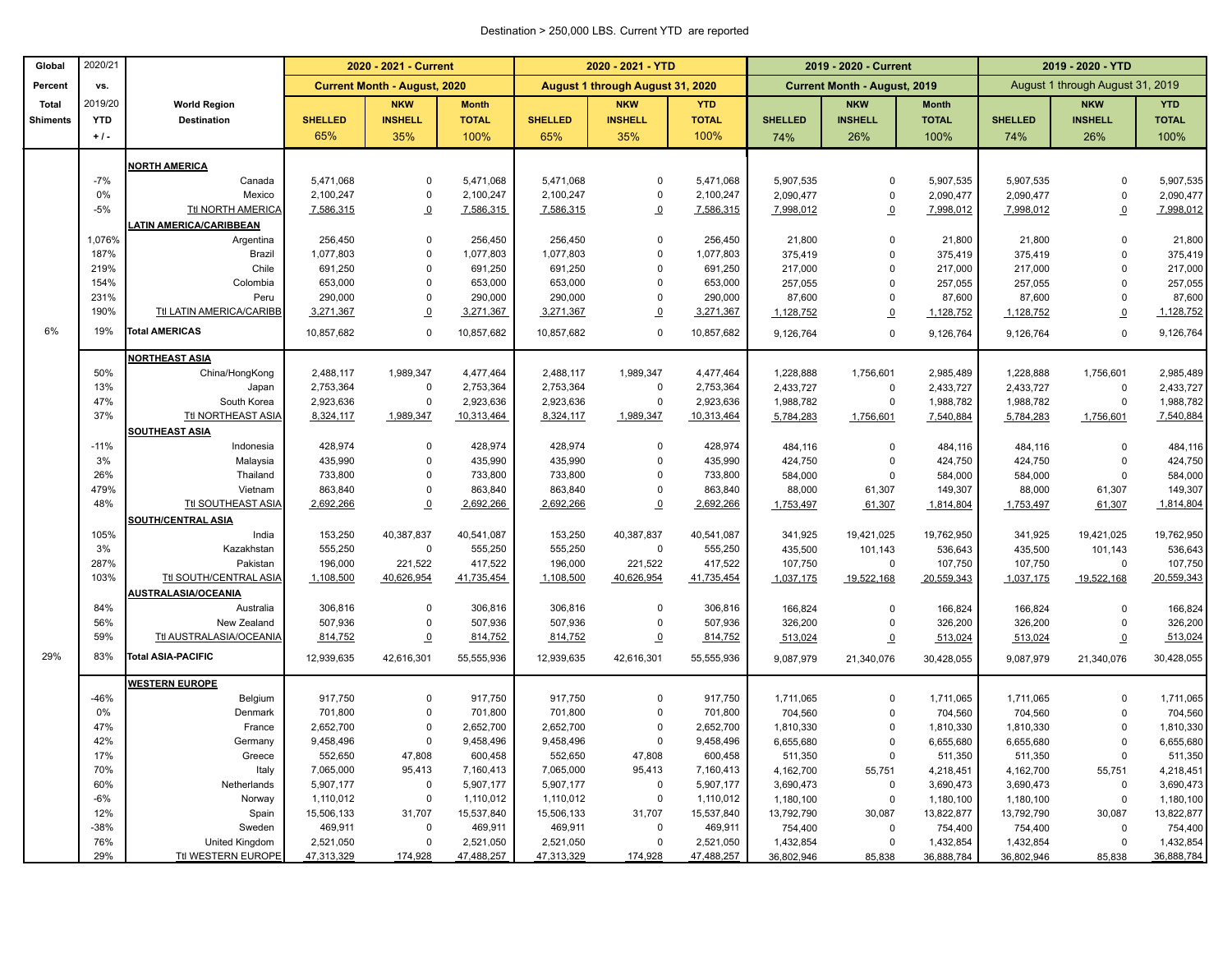| Global          | 2020/21    |                               |                | 2020 - 2021 - Current               |               |                | 2020 - 2021 - YTD                |               |                | 2019 - 2020 - Current               |              | 2019 - 2020 - YTD |                                  |              |
|-----------------|------------|-------------------------------|----------------|-------------------------------------|---------------|----------------|----------------------------------|---------------|----------------|-------------------------------------|--------------|-------------------|----------------------------------|--------------|
| Percent         | vs.        |                               |                | <b>Current Month - August, 2020</b> |               |                | August 1 through August 31, 2020 |               |                | <b>Current Month - August, 2019</b> |              |                   | August 1 through August 31, 2019 |              |
| Total           | 2019/20    | <b>World Region</b>           |                | <b>NKW</b>                          | <b>Month</b>  |                | <b>NKW</b>                       | <b>YTD</b>    |                | <b>NKW</b>                          | <b>Month</b> |                   | <b>NKW</b>                       | <b>YTD</b>   |
| <b>Shiments</b> | <b>YTD</b> | <b>Destination</b>            | <b>SHELLED</b> | <b>INSHELL</b>                      | <b>TOTAL</b>  | <b>SHELLED</b> | <b>INSHELL</b>                   | <b>TOTAL</b>  | <b>SHELLED</b> | <b>INSHELL</b>                      | <b>TOTAL</b> | <b>SHELLED</b>    | <b>INSHELL</b>                   | <b>TOTAL</b> |
|                 | $+1-$      |                               | 65%            | 35%                                 | 100%          | 65%            | 35%                              | 100%          | 74%            | 26%                                 | 100%         | 74%               | 26%                              | 100%         |
|                 |            | <b>CENTRAL/EASTERN EUROPE</b> |                |                                     |               |                |                                  |               |                |                                     |              |                   |                                  |              |
|                 | 495%       | Croatia                       | 262,000        | $\Omega$                            | 262,000       | 262,000        | $\Omega$                         | 262,000       | 44,000         | $\Omega$                            | 44,000       | 44,000            |                                  | 44,000       |
|                 | $-28%$     | Estonia                       | 788,000        | $\Omega$                            | 788,000       | 788,000        | $\Omega$                         | 788,000       | 1,098,000      | $\Omega$                            | 1,098,000    | 1,098,000         |                                  | 1,098,000    |
|                 | 495%       | Georgia                       | 262,000        | $\Omega$                            | 262,000       | 262,000        | $\Omega$                         | 262,000       | 44,000         | $\Omega$                            | 44,000       | 44,000            |                                  | 44,000       |
|                 | 116%       | Lithuania                     | 572,000        |                                     | 572,000       | 572,000        |                                  | 572,000       | 264,275        | $\Omega$                            | 264,275      | 264,275           |                                  | 264,275      |
|                 | 584%       | Poland                        | 601,600        |                                     | 601,600       | 601,600        | $\Omega$                         | 601,600       | 88,000         |                                     | 88,000       | 88,000            |                                  | 88,000       |
|                 | 290%       | Ukraine                       | 343,000        | $\Omega$                            | 343,000       | 343,000        | $\Omega$                         | 343,000       | 88,000         | $\Omega$                            | 88,000       | 88,000            |                                  | 88,000       |
|                 | 63%        | Ttl CENTRAL/EASTERN EURO      | 3,426,618      | $\overline{0}$                      | 3,426,618     | 3,426,618      | $\overline{0}$                   | 3,426,618     | 2,101,275      | $\overline{0}$                      | 2,101,275    | 2,101,275         | $\overline{0}$                   | 2,101,275    |
| 26%             | 31%        | Total EUROPE                  | 50,739,947     | 174,928                             | 50,914,875    | 50,739,947     | 174,928                          | 50,914,875    | 38,904,221     | 85,838                              | 38,990,059   | 38,904,221        | 85,838                           | 38,990,059   |
|                 |            | <b>MIDDLE EAST</b>            |                |                                     |               |                |                                  |               |                |                                     |              |                   |                                  |              |
|                 | 121%       | Israel                        | 480,750        | 32,652                              | 513,402       | 480,750        | 32,652                           | 513,402       | 185,500        | 47.099                              | 232,599      | 185,500           | 47.099                           | 232,599      |
|                 | 136%       | Jordan                        | 802,000        | 31,950                              | 833,950       | 802,000        | 31,950                           | 833,950       | 353,500        | 0                                   | 353,500      | 353,500           | $\Omega$                         | 353,500      |
|                 | 52%        | Turkey                        | 570,016        | 1,016,171                           | 1,586,187     | 570,016        | 1,016,171                        | 1,586,187     | 642,000        | 402,160                             | 1,044,160    | 642,000           | 402,160                          | 1,044,160    |
|                 | 45%        | <b>United Arab Emirates</b>   | 3,207,800      | 1,123,930                           | 4,331,730     | 3,207,800      | 1,123,930                        | 4,331,730     | 2,655,150      | 329,511                             | 2,984,661    | 2,655,150         | 329,511                          | 2,984,661    |
|                 | 35%        | Ttl MIDDLE EAST               | 5,570,476      | 2,204,703                           | 7,775,179     | 5,570,476      | 2,204,703                        | 7,775,179     | 4,986,900      | 778,770                             | 5,765,670    | 4,986,900         | 778,770                          | 5,765,670    |
|                 |            | <b>NORTH AFRICA</b>           |                |                                     |               |                |                                  |               |                |                                     |              |                   |                                  |              |
|                 | 576%       | Morocco                       | 1,190,250      | $\Omega$                            | 1,190,250     | 1,190,250      | 0                                | 1,190,250     | 176,000        | $\mathbf 0$                         | 176,000      | 176,000           | $\Omega$                         | 176,000      |
|                 | 147%       | Ttl NORTH AFRICA              | 1,410,250      | $\overline{0}$                      | 1,410,250     | 1,410,250      | $\Omega$                         | 1,410,250     | 571,550        | $\overline{0}$                      | 571,550      | 571,550           | ౨                                | 571,550      |
|                 |            | <b>SUB-SAHARAN AFRICA</b>     |                |                                     |               |                |                                  |               |                |                                     |              |                   |                                  |              |
|                 | 52%        | South Africa                  | 597,825        | $\Omega$                            | 597,825       | 597,825        | $\Omega$                         | 597,825       | 394,375        | $\Omega$                            | 394,375      | 394,375           | $\Omega$                         | 394,375      |
|                 | 54%        | Ttl SUB-SAHARAN AFRICA        | 609,225        | $\overline{0}$                      | 609,225       | 609,225        | $\Omega$                         | 609,225       | 394,375        | $\Omega$                            | 394,375      | 394,375           | $\overline{0}$                   | 394,375      |
| 5%              | 46%        | Total MIDDLE EAST/AFRICA      | 7,589,951      | 2,204,703                           | 9,794,654     | 7,589,951      | 2,204,703                        | 9,794,654     | 5,952,825      | 778,770                             | 6,731,595    | 5,952,825         | 778,770                          | 6,731,595    |
|                 | 49%        | <b>TOTAL EXPORTS</b>          | 82,127,215     | 44,995,932                          | 127, 123, 147 | 82,127,215     | 44,995,932                       | 127, 123, 147 | 63,071,789     | 22,204,684                          | 85,276,473   | 63,071,789        | 22,204,684                       | 85,276,473   |
| 34%             | 6%         | <b>TOTAL DOMESTIC</b>         |                |                                     | 65,928,863    |                |                                  | 65,928,863    |                |                                     | 62,453,292   |                   |                                  | 62,453,292   |
| 100%            | 31%        | <b>GRAND TOTAL SHIPMENTS</b>  |                |                                     | 193,052,010   |                |                                  | 193,052,010   |                |                                     | 147,729,765  |                   |                                  | 147,729,765  |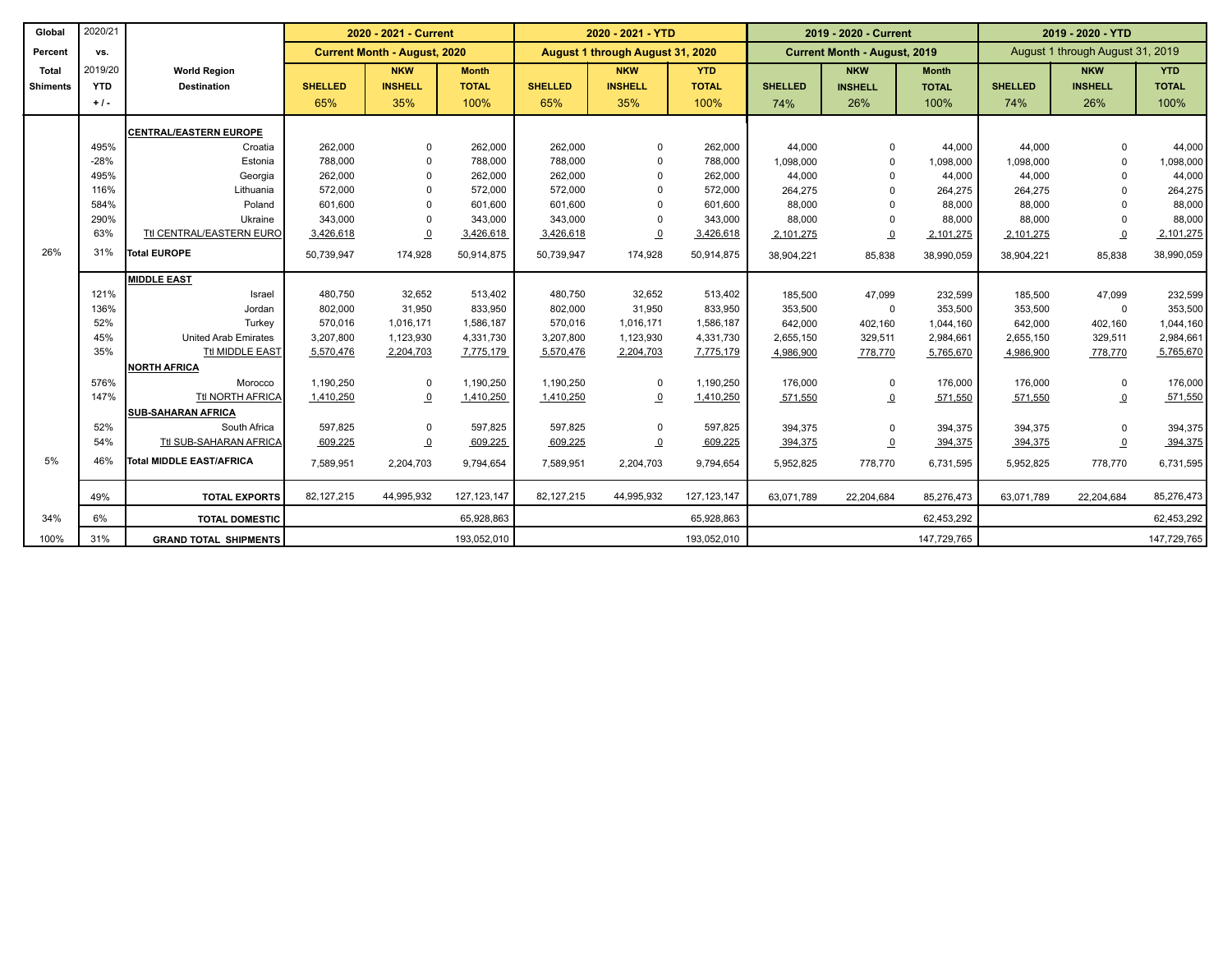

### **Almond Board of California Almond Board Quality Control Receipts Report Industry Summary**

### **August 1, 2020 through August 31, 2020**

|                                  | From ABC Form 1       | <b>From USDA Inspection Certificates</b> |                        | % of Total      |           |
|----------------------------------|-----------------------|------------------------------------------|------------------------|-----------------|-----------|
| <b>Variety Name</b>              | <b>Total Receipts</b> | <b>Total Receipts</b>                    | <b>Total Inedibles</b> | <b>Receipts</b> | % Rejects |
| Aldrich                          | 325,489               | 564,542                                  | 10,533                 | 0.12%           | 1.87%     |
| Avalon                           | 61,921                | 61,921                                   | 1,777                  | 0.02%           | 2.87%     |
| <b>Butte</b>                     | 0                     | 0                                        | $\pmb{0}$              | 0.00%           | 0.00%     |
| <b>Butte/Padre</b>               | 237,024               | 317,424                                  | 4,124                  | 0.09%           | 1.30%     |
| Carmel                           | 36,359                | 36,359                                   | 333                    | 0.01%           | 0.92%     |
| Carrion                          | 0                     | 0                                        | 0                      | 0.00%           | 0.00%     |
| Folsom                           | 110,818               | 121,759                                  | 5,739                  | 0.04%           | 4.71%     |
| Fritz                            | 0                     | 0                                        | 0                      | 0.00%           | 0.00%     |
| Independence                     | 48,377,712            | 56,279,974                               | 1,229,343              | 17.78%          | 2.18%     |
| Livingston                       | 0                     | 11,760                                   | 59                     | 0.00%           | 0.50%     |
| Marchini                         | 0                     | 0                                        | $\pmb{0}$              | 0.00%           | 0.00%     |
| Marcona                          | 48,042                | $\mathbf 0$                              | $\pmb{0}$              | 0.02%           | 0.00%     |
| Mission                          | 0                     | $\mathbf 0$                              | $\pmb{0}$              | 0.00%           | 0.00%     |
| Mixed                            | 958,349               | 1,645,583                                | 67,851                 | 0.35%           | 4.12%     |
| Mono                             | 168,077               | 163,567                                  | 1,713                  | 0.06%           | 1.05%     |
| Monterey                         | 0                     | 0                                        | $\pmb{0}$              | 0.00%           | 0.00%     |
| Morley                           | 0                     | $\mathbf 0$                              | $\pmb{0}$              | 0.00%           | 0.00%     |
| Neplus                           | 0                     | 0                                        | $\mathbf 0$            | 0.00%           | 0.00%     |
| Nonpareil                        | 218,206,391           | 258,405,085                              | 4,726,452              | 80.18%          | 1.83%     |
| Padre                            | 80,231                | 10,298                                   | 6,507                  | 0.03%           | 63.19%    |
| Peerless                         | 0                     | 1,873                                    | 20                     | 0.00%           | 1.07%     |
| Price                            | 97,586                | 91,115                                   | 391                    | 0.04%           | 0.43%     |
| Ruby                             | 0                     | 0                                        | 0                      | 0.00%           | 0.00%     |
| Savana                           | 0                     | 0                                        | 0                      | 0.00%           | 0.00%     |
| Shasta                           | 1,674,677             | 2,066,507                                | 18,799                 | 0.62%           | 0.91%     |
| Sonora                           | 126,393               | 403,555                                  | 7,337                  | 0.05%           | 1.82%     |
| Supareil                         | 29,314                | 29,314                                   | 138                    | 0.01%           | 0.47%     |
| Thompson                         | 0                     | 0                                        | $\pmb{0}$              | 0.00%           | 0.00%     |
| Tokyo                            | 0                     | 0                                        | 0                      | 0.00%           | 0.00%     |
| Winters                          | 0                     | 8,968                                    | 81                     | 0.00%           | 0.90%     |
| <b>Wood Colony</b>               | 1,591,802             | 1,912,209                                | 14,378                 | 0.58%           | 0.75%     |
| <b>Major Varieties Sub Total</b> | 272,130,185           | 322,131,813                              | 6,095,575              | 100.00%         | 1.89%     |
| <b>Minor Varieties Sub Total</b> | $\overline{0}$        | 108,414                                  | 8,392                  | 0.00%           | 7.74%     |
| <b>Grand Total All Varieties</b> | 272,130,185           | 322,240,227                              | 6,103,967              | 100.00%         | 1.89%     |

**This report is subject to futher verification of handler's receipts and futher reconciliation of USDA Incoming Certificates**